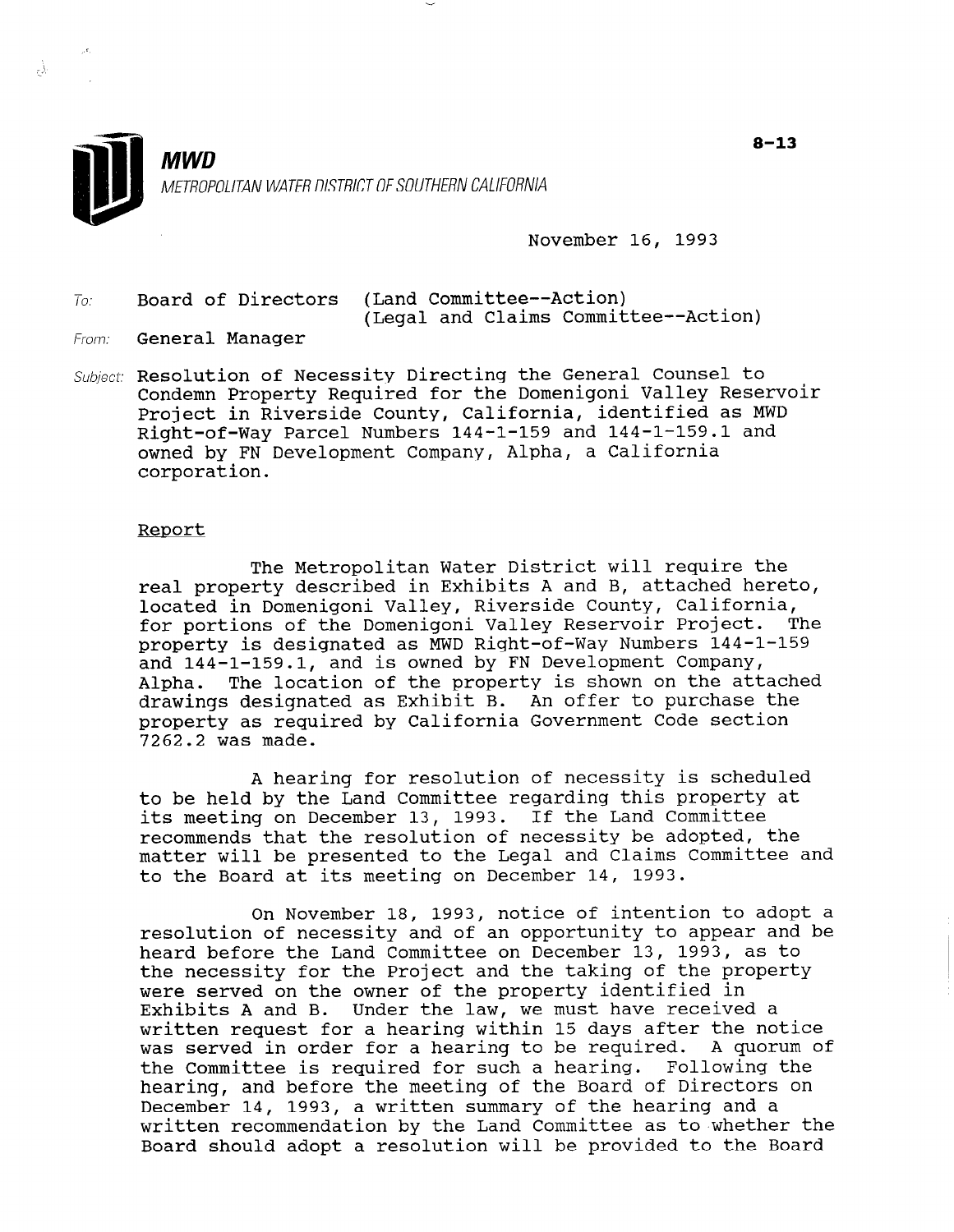and to each person who received notice and appeared before the Committee.

Transmitted herewith is the form of resolution declaring the necessity of the Project and for the acquisition of the property described in Exhibits A and B, attached hereto, and directing the General Counsel to commence condemnation proceedings in Riverside County to acquire the property.

On October 8, 1991, your Board and its Advisory Committees acting on this matter certified that the Final Environmental Impact Report for the Eastside Reservoir Project, herein referred to as the Domenigoni Valley Reservoir Project, had been completed in compliance with the California Environmental Quality Act (CEQA) and the State Guidelines, and that it had reviewed and considered the information contained in that document. On April 13, 1993, your Board adopted in that document. On April 13, 1993, your Board adopted Addendum No. 1 to the Final Environmental Impact Report and determined that the alignment of Relocated Newport Road will not have a significant impact on the environment. Your action on the subject resolution is therefore in compliance with<br>CEOA. No further environmental documentation or review is CEQA. No further environmental documentation or review is<br>necessary for your Board to act on this request.

### Board Committee Assiqnments

This letter is referred for action to:

The Land Committee because of its authority (1) to The Land Committee because of its authority (1) advise, study, and make recommendations with regard to the initiation of condemnation proceedings under Administrative Code section 2451(q); and (2) to hold the hearing and make the recommendation required by Code of Civil Procedure section  $1245.135(c)$  concerning adoption by the Board of a resolution of necessity to acquire property under Administrative Code section 8225; and

The Legal and Claims Committee because of its authority to advise, study, and make recommendations with regard to litigation brought by the District under Administrative Code section 2461(a).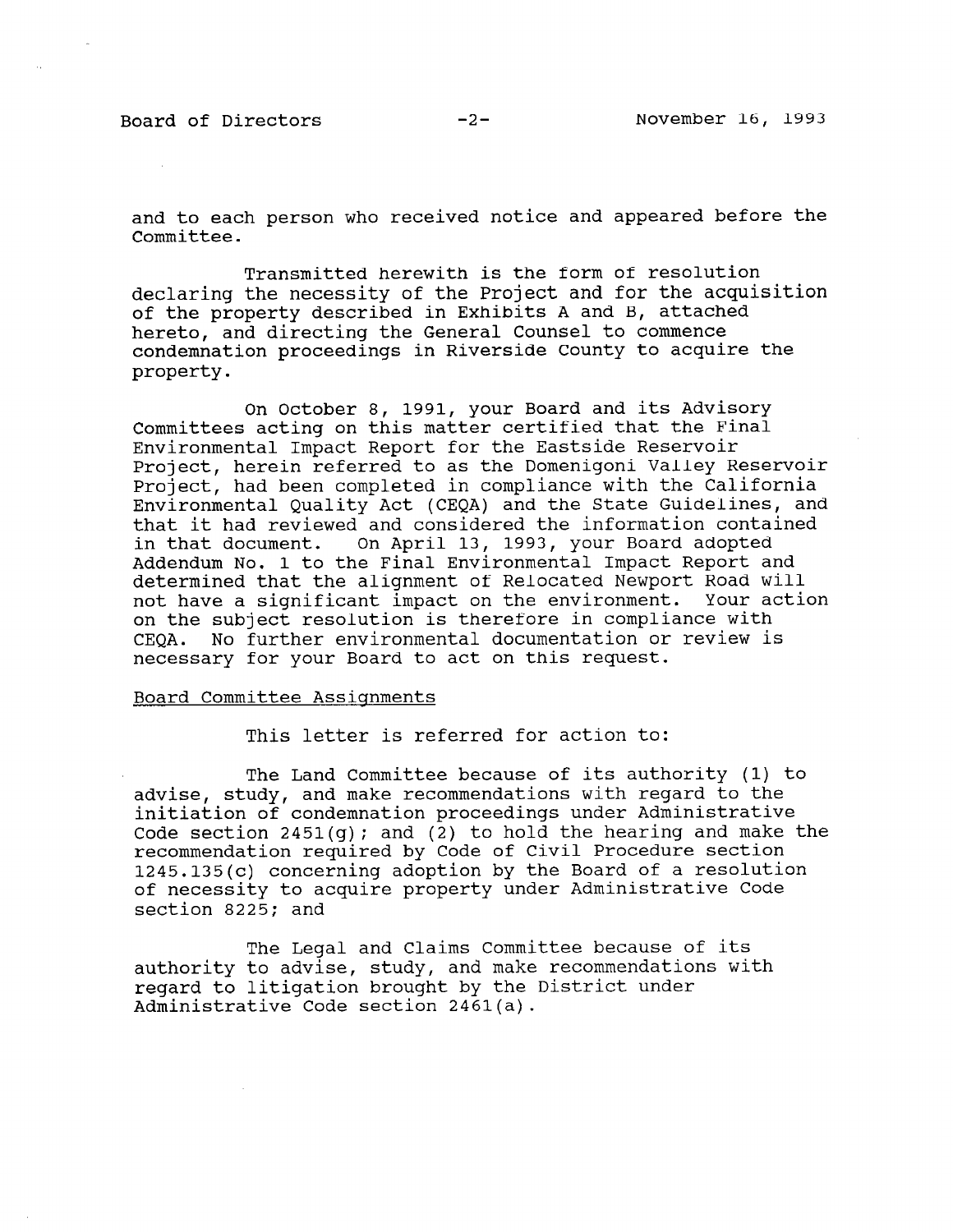Board of Directors -3- November 16, 1993

Recommendation

# LAND AND LEGAL AND CLAIMS COMMITTEES FOR ACTION.

It is recommended that the Board of Directors, by a two thirds vote, adopt the attached resolution declaring the necessity for the project and for the property described in Exhibits A and B, attached thereto, and directing the General Counsel to commence condemnation proceedings in Riverside County to acquire the property.

bhn R. Wodraska

JV: ks KARSCH\JVBOARD\RESNLT12 Attm.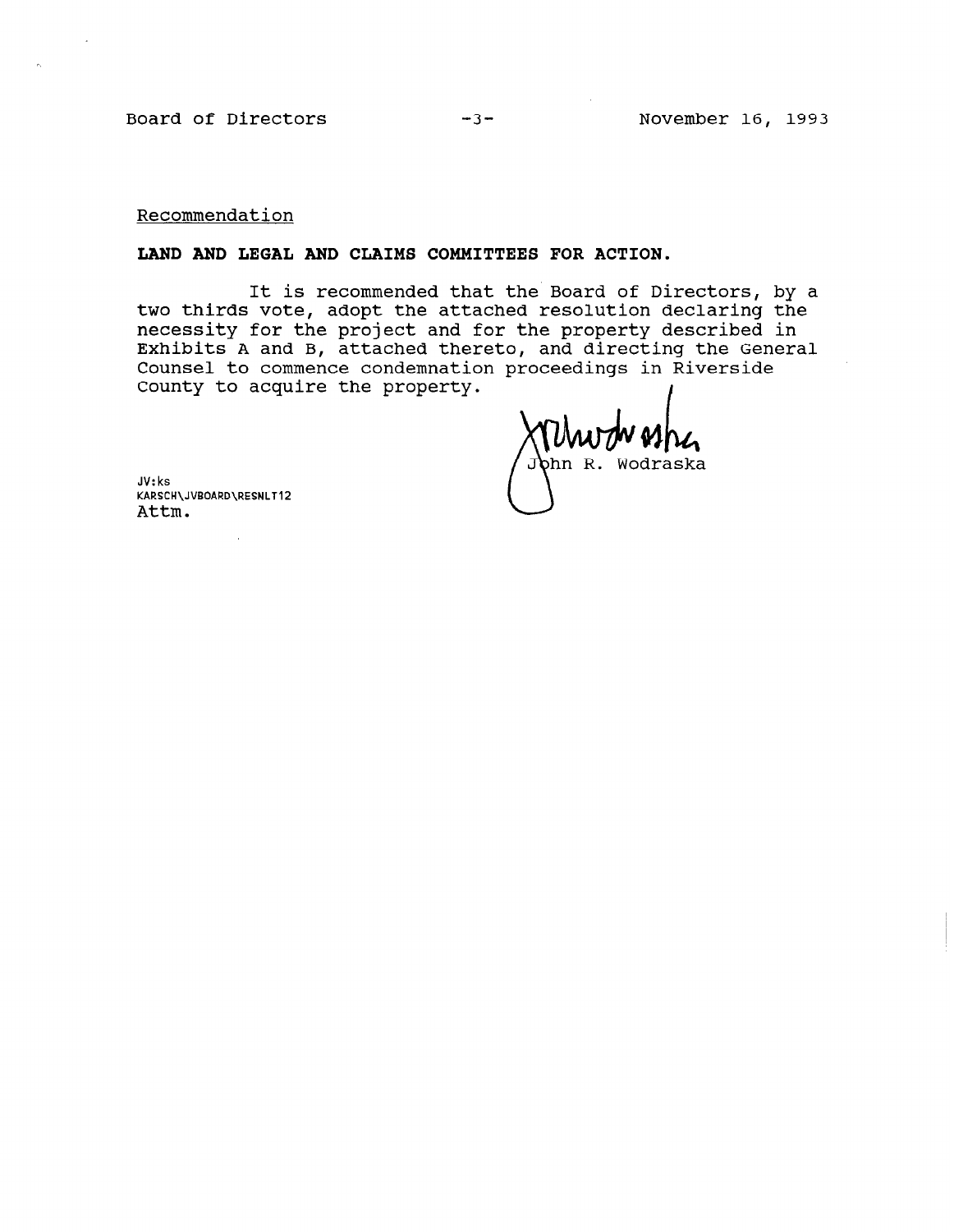STATEMENT OF GARY M. SNYDER IN SUPPORT OF RESOLUTION OF NECESSITY (DOMENIGONI VALLEY RESERVOIR PROJECT)

I, GARY M. SNYDER, declare:

1. I am chief engineer of The Metropolitan Water District of Southern California.

2. In order for Metropolitan to insure reliable delivery of water to its member public agencies for service to the public, it is necessary to construct, operate and maintain a water reservoir in Domenigoni Valley, Riverside County, California. Construction of the reservoir will result in the closure of existing roadways including Newport Road. Metropolitan will reconstruct Newport Road on an alignment north of the reservoir project.

3. The acquisition of the fee interest in the properties described in the proposed resolution of necessity is necessary for the construction, operation and maintenance of the Relocated Newport Road. The properties are located within Metropolitan's boundaries.

4. Metropolitan will require entry upon the properties in order to be able to commence construction of the project.

5. So that it may be assured that Metropolitan will have possession and may proceed with the work, it is necessary that the resolution be adopted in order that an action or actions may be commenced to condemn the properties described in the proposed resolution of necessity, and a court order or orders obtained authorizing Metropolitan to take possession of the properties.

Executed in Los Angeles, on November  $2^2$ , 1993.

Jay M. Snyder

karsch\jvboard\resnlt.12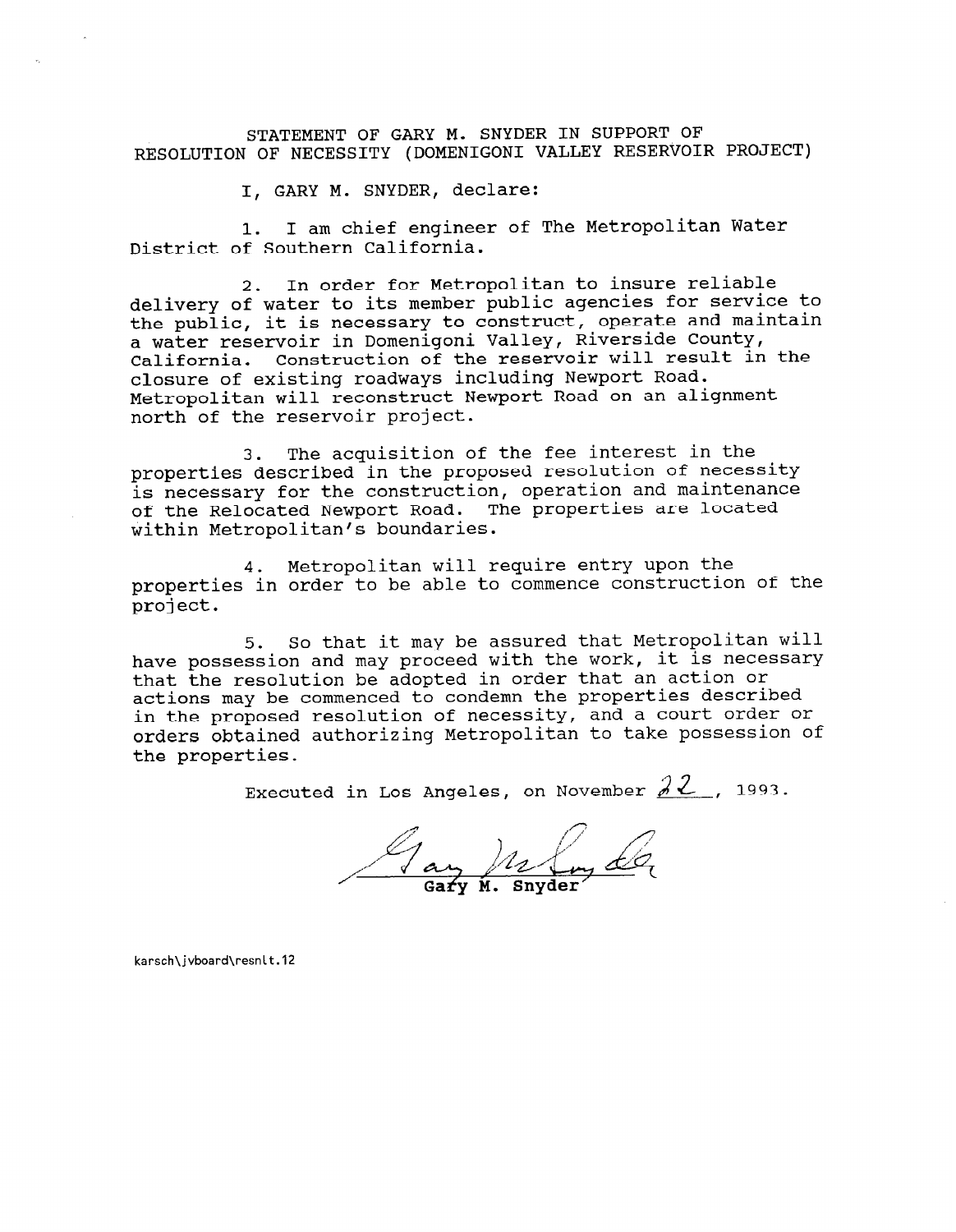# RESOLUTION NO.

A RESOLUTION OF THE BOARD OF DIRECTORS OF THE METROPOLITAN WATER DISTRICT OF SOUTHERN CALIFORNIA DIRECTING THE CONDEMNATION OF CERTAIN PROPERTIES SITUATED IN RIVERSIDE COUNTY (DOMENIGONI VALLEY RESERVOIR PROJECT)

BE IT RESOLVED, by the Board of Directors of The Metropolitan Water District of Southern California (District):

Section 1. The District's Board finds and determines that the public interest and necessity require, for public use, the construction, operation, and maintenance of a reservoir for the storage and transportation of water, and for the relocation of Newport Road in connection with the reservoir, in the County of Riverside, California, and that certain properties situated in the County of Riverside are necessary therefor.

Section 2. The properties to be acquired for the public use set forth in Section 1 hereof consist of the fee interest in the parcels of land described in Exhibit A attached hereto and incorporated herein by reference. The properties are located within the District's boundaries at the locations shown on Exhibit B attached hereto and incorporated herein by reference. The District's Board finds and determines that the properties are necessary for the proposed project.

Section 3. The District's Board of Directors hereby declares its intention to acquire the properties by proceedings in eminent domain as authorized by the Metropolitan Water District Act (Stats. 1969, Ch. 209, as amended).

Section 4. The proposed project is planned or located in the manner that will be most compatible with the greatest public good and the least private injury.

Section 5. The offer required by section 7267.2 of the California Government Code has been made to the owners of record of the properties.

Section 6. The District's General Counsel is hereby directed to commence proceedings in the Superior Court of California, County of Riverside, for the purpose of condemning and acquiring the properties and to take such steps as may be necessary to secure an order of court permitting the District to take possession of the properties for the uses and purposes herein described. He is authorized to take such action and steps as he deems necessary in connection with such proceedings, including the amending of the complaint to reduce the extent of the property to be acquired so as to reduce the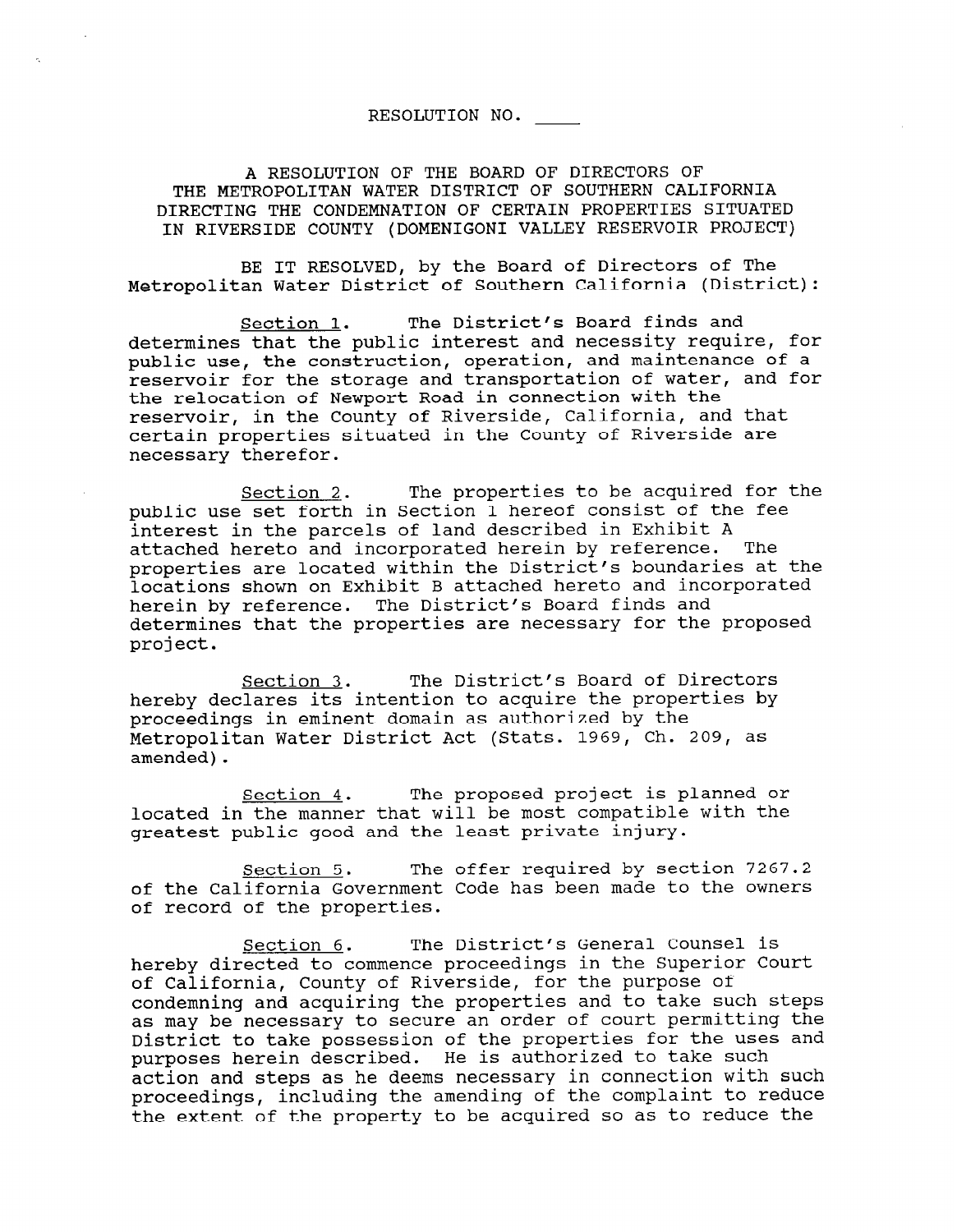compensation payable in the action where such change would not substantially impair the construction and operation of the said public works, and to incur expenses necessary and incidental to the action.

I HEREBY CERTIFY, that the foregoing resolution was adopted at the meeting of the Board of Directors of The Metropolitan Water District of Southern California held the 14th day of December, 1993, by vote of two-thirds of all its members, and I further certify that the foregoing is a full, true and correct copy of the resolution.

> $\frac{1}{2}$ EXECULIVE SECTELARY The Metropolitan Water District<br>of Southern California

karsch\jvboard\resnlt.12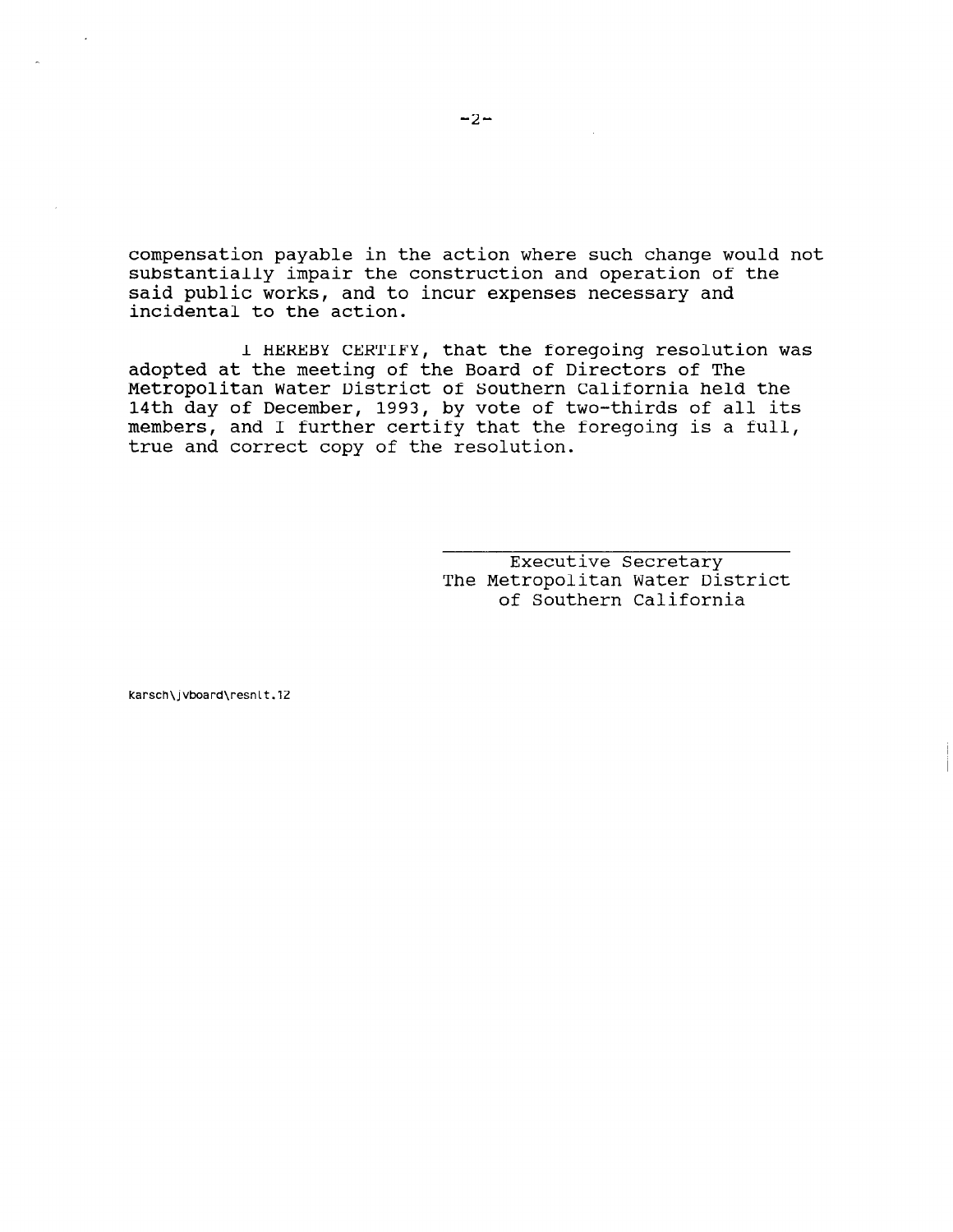#### EXHIBIT A

# 144-1-159 FN Projects Inc.

## Parcel 1

Government Lots 3 and 4 in Section 29, Township 5 South, Range 1 West, San Bernardino Meridian, in the County of Riverside, State of California, containing 82.378 acres, more or less.

#### Parcel 2

The'northeast quarter of the southeast quarter ine nottheast quarter of the southeast quarter.<br>NE+CE+\ of Sostion 30, Township 5 South, Range 1 West, San Bernardino Meridian, in the County of Riverside, State of Bernardino Meridian, in the County of Riverside, State of California.

EXCEPTING from said NE%SE% that portion conveyed to EACEFIING HOM SAIG NEZOEZ UNAU POLUION CONVEYEQ recept municipal water District by Corporation Grant recorded January 7, 1988 as Instrument No. 4049, Official<br>Records of Riverside County, State of California.

Said portion to be conveyed contains 37.870 acres, more of less.

## Parcel 3

All of Lots 2, 18 and 19 and that portion of Lots 1, All of Lots 2, 18 and 19 and that portion of Lots 1 17, 20 and 21 of Los Santos Tract No. 2, as shown on map filed in Book 9, page 14 of Maps, records of Riverside County, State of California, lying southerly of a line being parallel and concentric with, and 250 feet southerly of, as measured at right angles, and radial to the following described line:

Beginning at the northwest corner of Section 34, T5S, R2W, SBM, as marked by  $1\frac{1}{4}$  inch diameter iron pipe with County Surveyor tag, 12" below the surface, thence  $S^0$ 00° 20' 36" W 294.02 feet along the west line of said Section 34 to the TRUE POINT OF BEGINNING of said described line; thence leaving said west line N 89° 37' 23" E 2662.98 feet; thence N 89° 50' 00" E 2657.59 feet; thence N 88° 52' 53" E 2653.29 feet; thence N 88° 53' 07" E 2626.12 feet; thence 582.57 feet along the arc of a tangent curve, concave northwesterly, having a radius of

Exp. No. 6439

 $\mathcal{L}$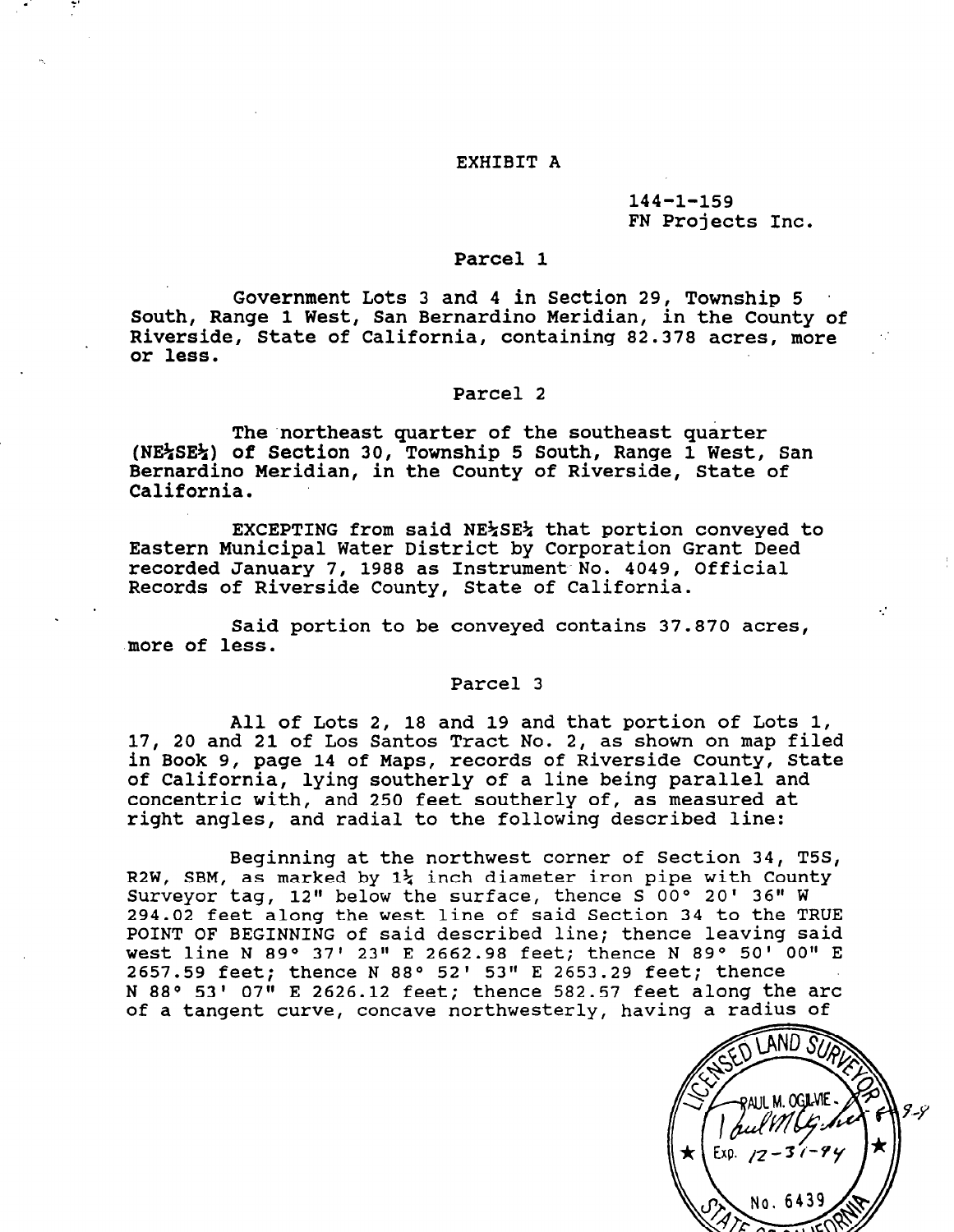144-1-159 2 FN Projects Inc.

1000 feet; thence tangent to said curve N  $55^{\circ}$  30' 23" E  $18.01$ feet; thence 535.41 feet along the arc of a tangent curve, concave southeasterly, having a radius of 1000 feet; thence tangent to said curve N 86° 11' 00" E 1711.13 feet; thence 1113.69 feet along the arc of a tangent curve, concave northwesterly, having a radius of 1275.86 feet; thence tangent to said curve N 44° 21' 52" E 2162.82 feet; thence 2174.65 feet along the arc of a tangent curve, concave southeasterly, having a radius of 2727 feet; thence tangent to said curve S 89° 56' 42" E 916.72 feet; thence 1172.83 feet along the arc of a tangent curve, concave northwesterly, having a radius of 2073 feet; thence tangent to said curve  $N$  57° 38<sup>1</sup> 21" E 1480.70 feet to a point on the east line of Section 30, T5S, RlW, SBM.

Said portion to be conveyed contains 34.439 acres, more or less.

## Parcel 4

That portion of Parcel 4 of Parcel Map No. 24114, as . That portion of Parcel 4 of Parcel map NO. 24114, as<br>shown on map filed in Book 157, pages 22 through 26, inclusive, shown on map riled in Book 157, pages 23 through 20, of Parcel Maps, records of Riverside County, State of California, lying southerly of the southerly line of that Parcel conveyed in an Irrevocable Offer To Dedicate, 320 feet wide, recorded April 18, 1985 as Instrument No. 81700 of Official Records of said Riverside County, together with that portion of said Parcel 4 described as follows:

Commencing at the southeast corner of said Parcel 4 as Commencing at the southeast corner of said Parcel 4 marked by a 1" diameter iron pipe, 4" above the surface, with RCE tag 12116; thence N 00° 34' 22" W along the easterly line of said Parcel 4 a distance of 1234.71 feet to the southerly line of said Irrevocable Offer to Dedicate; thence along said southerly line N 89° 53' 06" W 44.09 feet; thence 257.31 feet along the arc of a tangent curve, concave southerly, having a radius of 840 feet; thence S 72° 33' 52" W 575.35 feet to TRUE POINT OF BEGINNING; thence leaving said southerly line N 11° 35' 36" W 321.67 feet to the northerly line of said Irrevocable Offer to Dedicate; thence S 72° 33' 52" W along said northerly line 100.52 feet; thence leaving said northerly line S 11° 35<sup> $\overline{1}$ </sup> 36" E 321.67 feet to the southerly line of said

AND .S  $9 - 91$ No. 64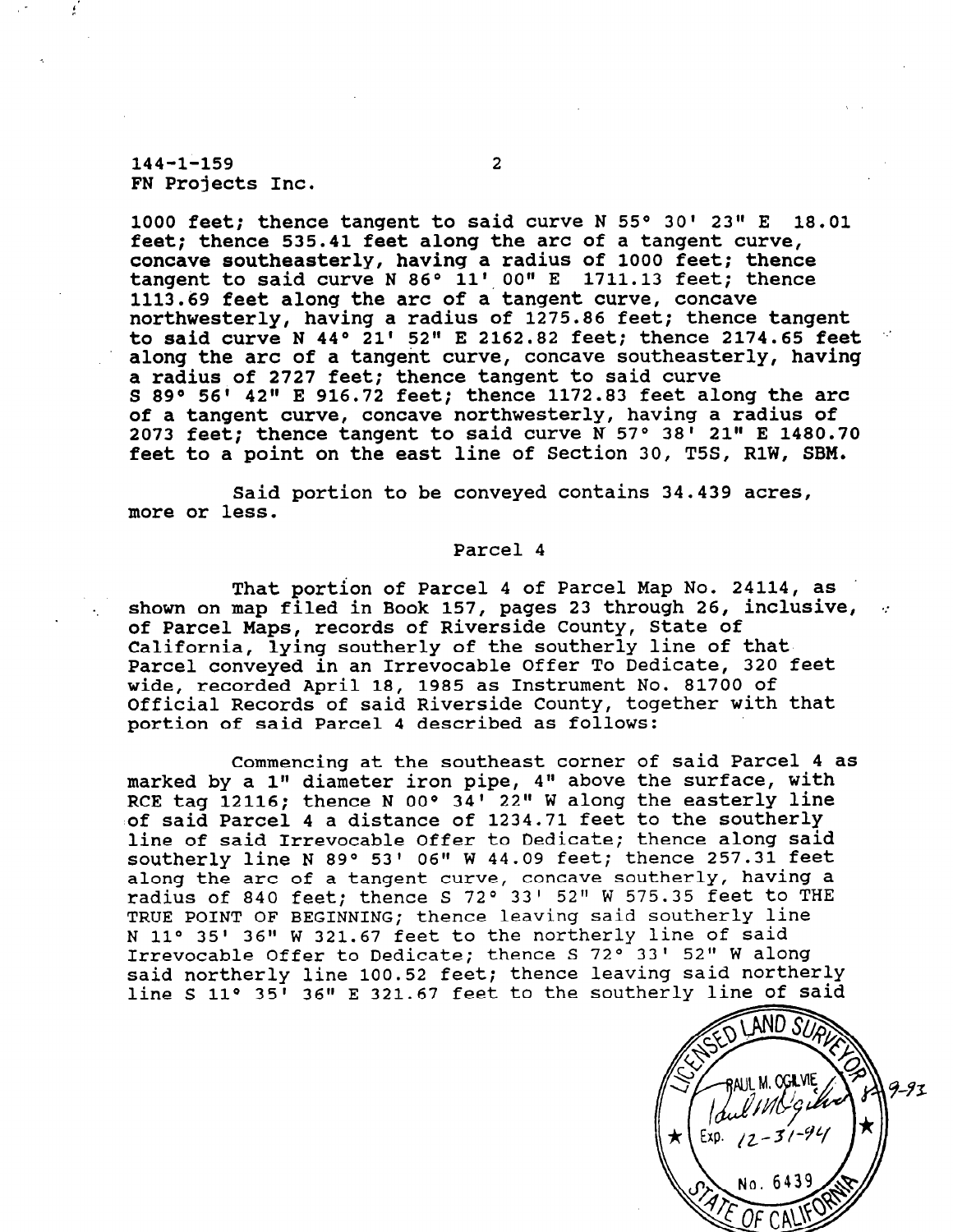-yı 1-1<br>FN Droi FN Projects Inc.

Irrevocable Offer to Dedicate; thence N 72° 33' 52" E alon<br>said line 100.52 feet to the TRUE POINT OF BEGINNING.

3

Said portion contains 43.229 acres, more of less.

197.916 Total area to be acres, more or less. conveyed in Parcels 1, 2, 3 and 4 is

PMO\SCC\144il59

 $\mathcal{F}_{\mathcal{A}}$ 



.: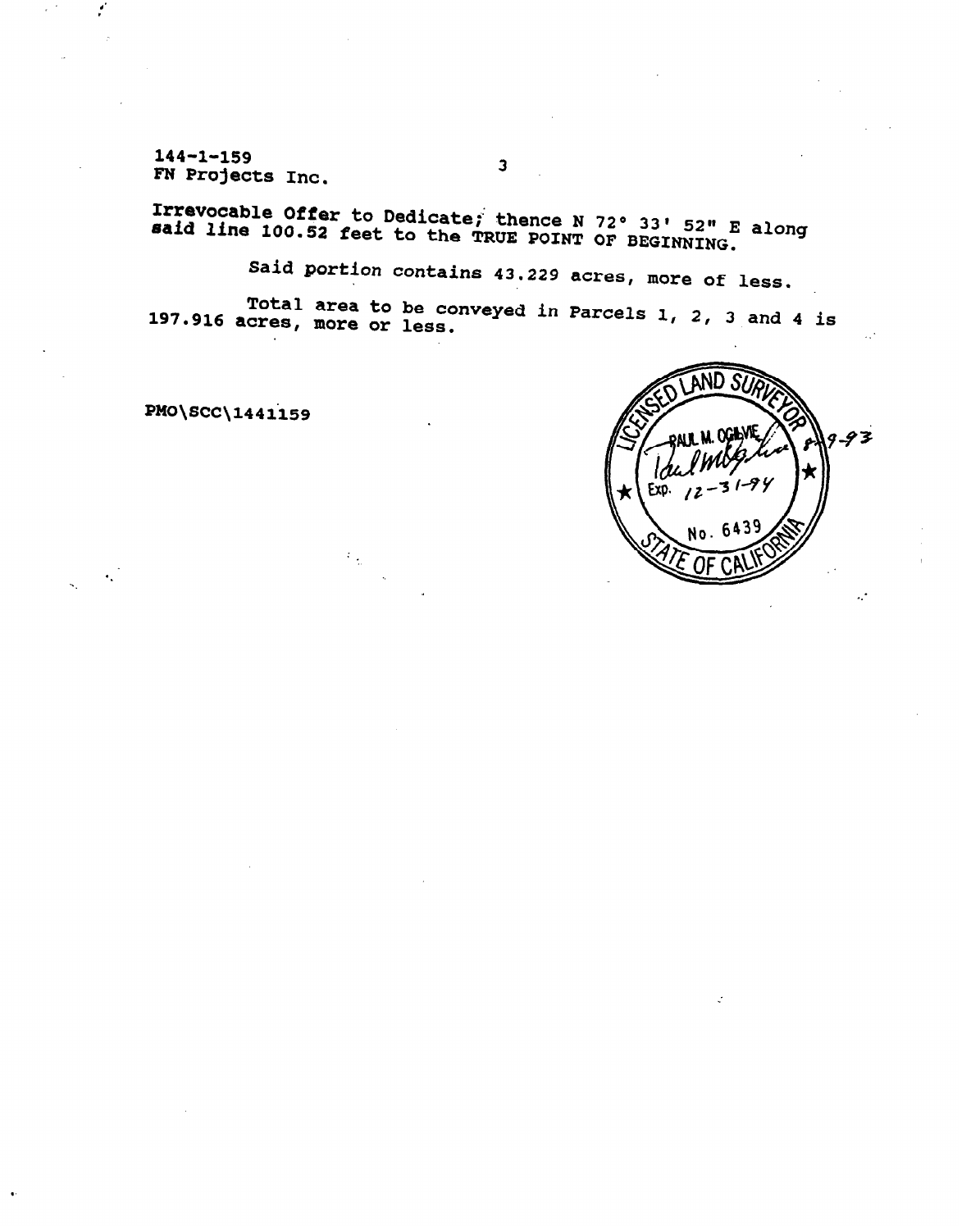

/server/newroad/deedmap/parcel159/bb01f159.dgn

8-05-93 HN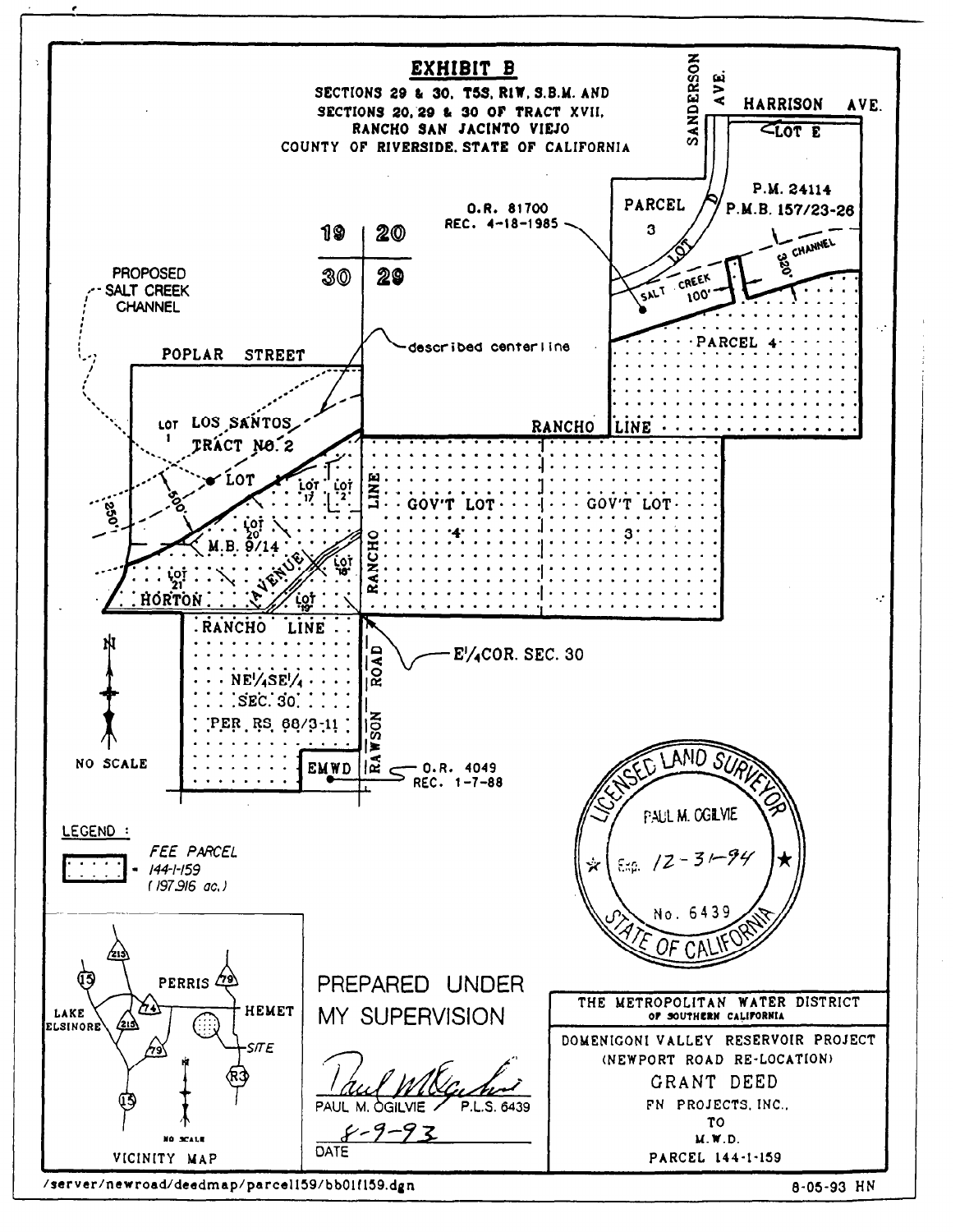#### EXHIBIT A

144-1-159.1 FN Projects, Inc.

All those portions of Lots 1, 17, 20 and 21 of Los Santos Tract No. 2, as shown on map recorded in Book 9, page 14, of Maps, Records of Riverside County, State of California, described as follows:

Commencing at the southeast corner of said Los Santos Tract No. 2; thence N OO" 03' 26" W 1389.72 feet along the east line of said Los Santos Tract No. 2 to the TRUE POINT OF BEGINNING; thence S 57° 38' 21" W 1480.70 feet; thence 549.06 feet along the arc of a tangent curve, concave northwesterly, having a radius of 2323 feet to a point on the westerly line of said Lot 21; thence non-tangent to said curve and along said west line N 11° 05' 55" E 158.98 feet to the southwest corner of said Lot 1; thence N OO" 04' 35" W 394.84 feet along the west line of said Lot 1 to the beginning of a non-tangent curve, concave northwesterly, having a radius of 1823 feet and being concentric with the curve described above having a radius of 2323 feet, to which a radial line bears S 25° 18'  $42$ " E; thence leaving said west line of said Lot 1 northeasterly 224.29 feet along the arc of said non-tangent curve; thence tangent to said curve N 57° 38' 21" E 1253.97 feet; thence 217.30 feet along the arc of a tangent curve, concave southeasterly, having a radius of 1250 feet; thence non-tangent to said curve N 89 $^{\circ}$  58' 17" E 266.03 feet to a point on the east line of said Lot 1; thence S 00° 03' 26" E along said east line 400.93 feet to the TRUE POINT OF BEGINNING.

Said portion to be conveyed contains 22.437 acres, more or less.

PMO/SCC/1441159.1